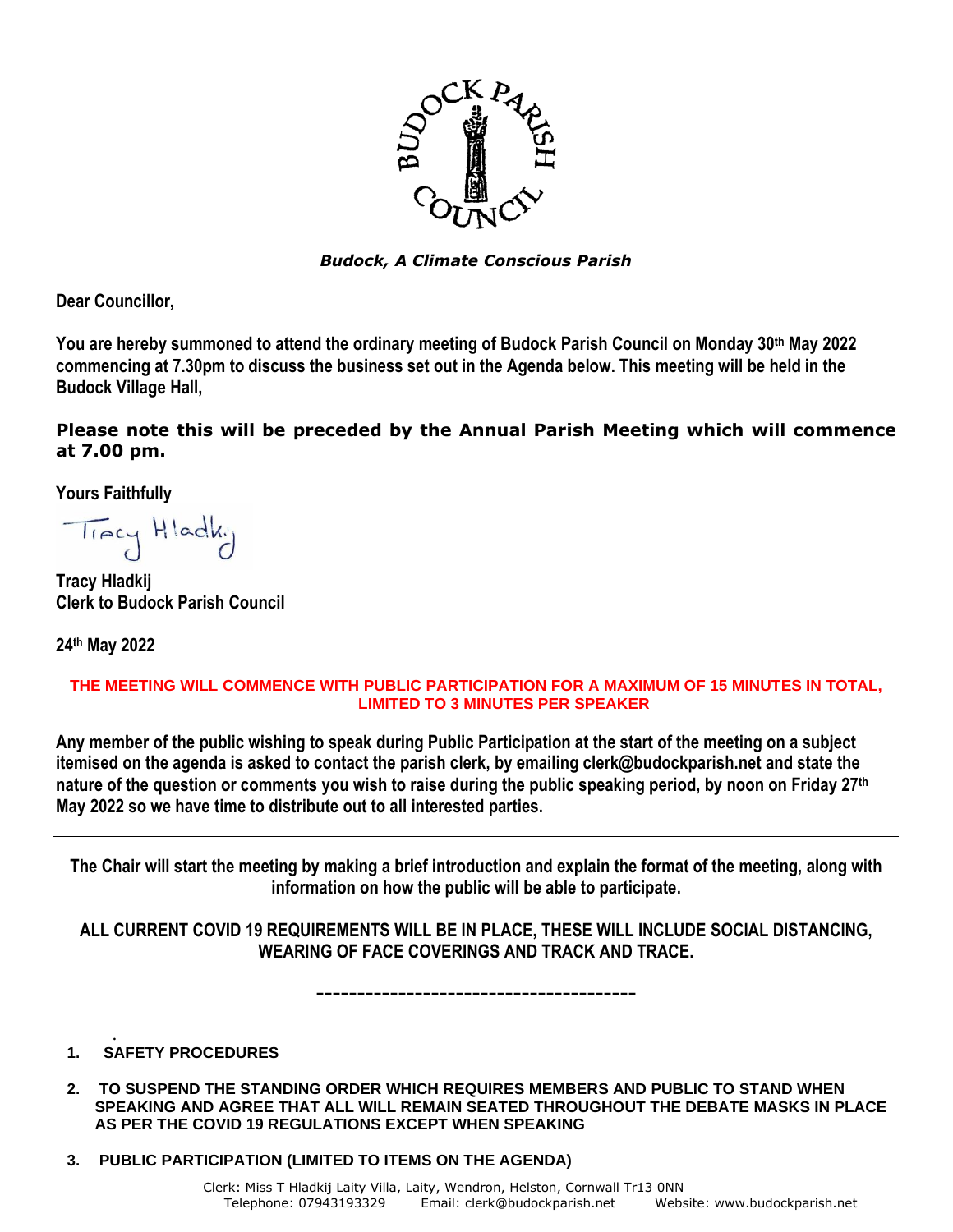- **4. TO RECEIVE AND ACCEPT APOLOGIES FOR ABSENCE**
- **5. TO ELECT A CHAIRMAN FOR THE YEAR 2022/23**
- **6. TO ELECT A VICE CHAIRMAN FOR THE YEAR 2022/23**
- **7. MEMBERS TO DECLARE ANY DISCLOSABLE PECUNIARY AND NON-REGISTERABLE INTERESTS AND ANY GIFTS OR HOSPITALITY OVER £25**
- **8. TO CONSIDER REQUESTS FOR DISPENSATIONS FROM MEMBERS**
- **9. TO RECEIVE AND APPROVE THE MINUTES OF THE COUNCIL MEETING HELD ON THE 25 th APRIL 2022 AND THE CHAIRMAN TO SIGN THEM**
- **10. TO REPORT MATTERS ARISING FROM THE MINUTES NOT ON THE AGENDA** *(For information only)*
- **11. TO RECEIVE A REPORT FROM THE CORNWALL COUNCIL DIVISIONAL MEMBER**
- **12. TO RECEIVE CORRESPONDENCE AND AGREE RESPONSES – (***for information only***)**
- **13. TO NOTE PLANNING DECISIONS RECEIVED FROM CORNWALL COUNCIL**
- **14. TO CONSIDER PLANNING APPLICATIONS RECEIVED FROM CORNWALL COUNCIL**
	- 1) **PA22/03766** Proposal Single new two storey, 3 bedroom, detached dwelling in garden to side of existing house. Location Land Adj To 33 Watersmead Parc Budock Water Falmouth Cornwall TR11 5EL Applicant Mr and Mrs Leeman Grid Ref 178277 / 32097(Case Officer – James Moseley)
	- 2) **PA22/03973** Proposal Demolition of existing garage and construction of detached 2 storey Garage with a room within the Roof Space Location Parkside Penjerrick Hill Budock Water Cornwall TRll SEE Applicant Mr R Watts-Jones Grid Ref 177916 / 30499 (Case Officer - James Moseley)
	- 3) **PA22/04477** Proposal Replacement of existing windows with higher energy efficient windows, cladding original garage in cedar wood and cladding extension to the original house in dark wood. Location Merry Meet Farm Merry Meet Lane Budock Water Cornwall Applicant Mr Clive Goodwin Grid Ref 178251 / 32130 (Case Officer – Matthew Heynes)

## **15. TO RECEIVE A REPORT FROM THE POLICE WEBSITE**

- **16. TO RECEIVE REPORTS FROM COMMITTEES AND REPRESENTATIVES**
	- **i) Footpaths & Rights of Way & Tree Warden**
	- **ii) Budock Village Hall**
	- **iii) Treverva Village Hall**
	- **iv) Playing Field**
	- **v) Litter Pick**
- **17. TO APPROVE THE PAYMENT OF ACCOUNTS FOR THE MONTH OF MAY 2022**
- **18. TO ELECT MEMBERS AS REPRESENTATIVES FOR THE FOLLOWING COMMITTEES Planning working group Staffing Committee Complaints Committee Footpath & Rights of Way Tree Warden Budock Village Hall Treverva Village Hall Playing Field**

## **19.****TO ACCEPT A COUNCILLOR'S RESIGNATION AND AGREE CO-OPTION TIMETABLE**